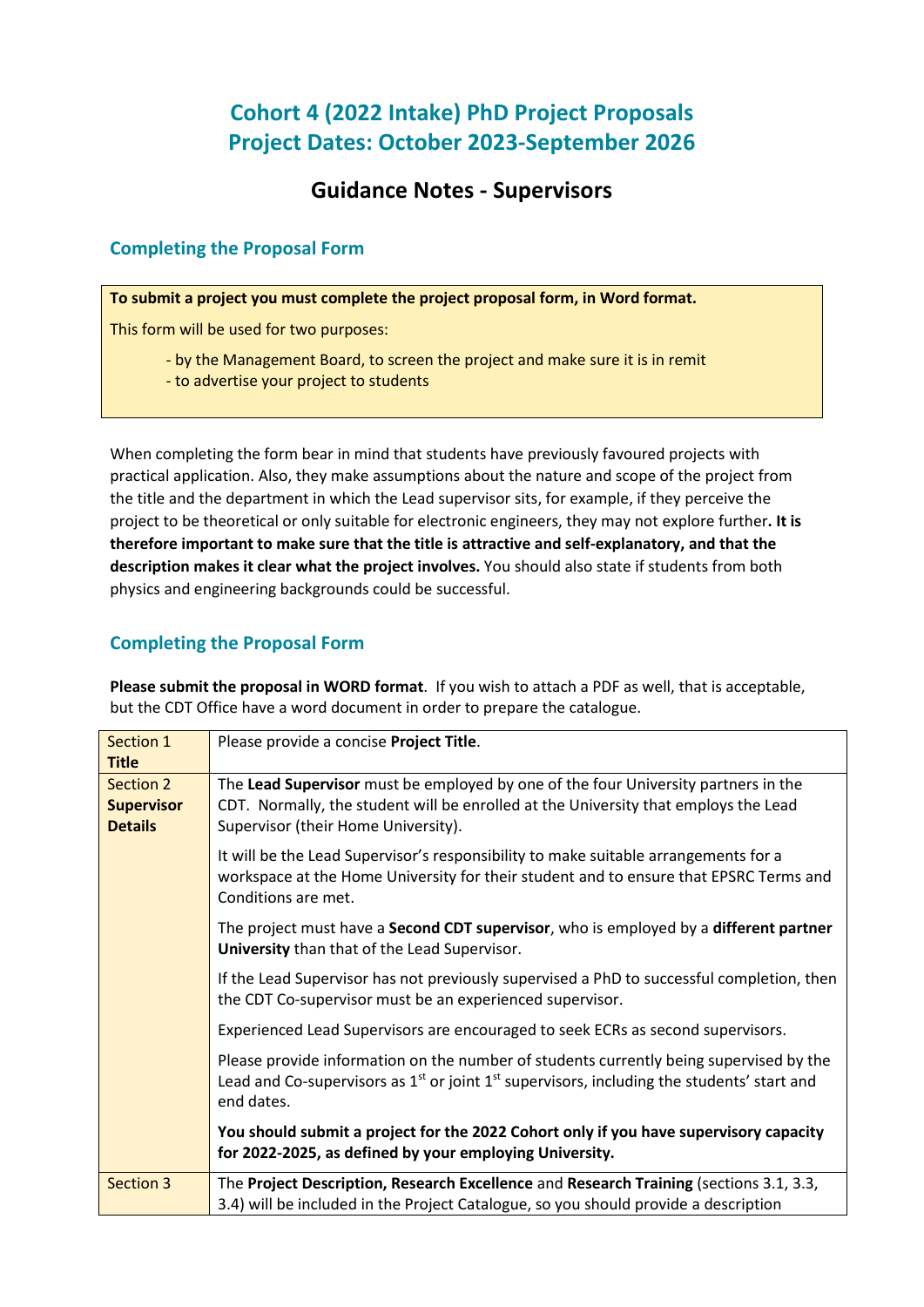| <b>Project</b><br><b>Details</b>                     | sufficient to attract a student to the project. Make it clear, for example, if the project has<br>a practical or manufacturing element or is theoretical modelling, and whether the project<br>can be done by students on either the CS Physics route, the Engin route, or both (3.2).                                                                                                                                                     |
|------------------------------------------------------|--------------------------------------------------------------------------------------------------------------------------------------------------------------------------------------------------------------------------------------------------------------------------------------------------------------------------------------------------------------------------------------------------------------------------------------------|
|                                                      | Please do not exceed the word limits.                                                                                                                                                                                                                                                                                                                                                                                                      |
|                                                      | Note that the Lead Supervisor is responsible for ensuring that it is possible for a<br>reasonably diligent student to complete the project and submit the thesis within the<br>funded period, which is by 30 September 2026 for this Cohort. This is an EPSRC<br>requirement and is non-negotiable, with normal exceptions for sickness absence,<br>parental leave etc.                                                                    |
|                                                      | The PhD project must be scoped to take account of the student's attendance at CDT CSM<br>training and engagement activities, which will be approximately 15 days per annum.                                                                                                                                                                                                                                                                |
|                                                      | EPSRC also expects that students will have an annual leave entitlement of 40 days per<br>annum, inclusive of Bank Holiday and University closure periods.                                                                                                                                                                                                                                                                                  |
|                                                      | Research Facilities (3.5) will demonstrate to the Management Board that the student will<br>have access to the facilities they need to carry out the work.                                                                                                                                                                                                                                                                                 |
| Section 4<br><b>Project Costs</b>                    | Project Costs must be itemised by the heading given. Each project will have a total<br>Research Training Support Grant (RTSG) of £15,000 over the three years of the project.<br>Do not include any expenses that would normally be met by the University for its<br>students.                                                                                                                                                             |
|                                                      | Note that CDT CSM students must have the opportunity to attend at least one UK and<br>one international conference during their PhD, the costs of which are paid from their<br>RTSG. The student must also be able to attend relevant training specific to their project<br>and/or needs; the costs for these must come from the RTSG.                                                                                                     |
|                                                      | Do not include costs for the student to attend the required CDT CSM Cohort training<br>events, because these will be paid from CDT CSM funds rather than the RTSG.                                                                                                                                                                                                                                                                         |
|                                                      | If the project costs exceed the RTSG level, describe how these costs will be met, for<br>example by the industry partner or from other research grants you hold.                                                                                                                                                                                                                                                                           |
| <b>Section 5</b><br><b>Partner</b><br><b>Details</b> | Please state the proposed Industrial Partner and include the name and contact details of<br>the contact person at the company and the name of the industrial supervisor (if<br>different). Only the company name will be provided in the student catalogue.                                                                                                                                                                                |
|                                                      | If the industrial partner has agreed to fund the project, you must append the email or<br>letter which confirms this. The minimum contribution is £38,000 for this Cohort. If you<br>are still in conversation with one or more partners, please describe the status of these.<br>The last possible date for confirmation of industrial funding is 30 November.                                                                            |
|                                                      | Regardless of whether the project is funded at the point of submission, please state the<br>industrial involvement that is expected in the project.                                                                                                                                                                                                                                                                                        |
|                                                      | If the partner is interested in several projects that you are submitting, please be clear on<br>how many they will fund in this round.                                                                                                                                                                                                                                                                                                     |
| Section 6<br><b>References</b>                       | Please provide several references that provide the context or a starting point for the<br>student to learn more about the topic. Normally, four or five should be sufficient.                                                                                                                                                                                                                                                              |
| Section 7<br><b>MSc Project</b>                      | Please give a brief description of the MSc project(s) that might be suitable as a<br>foundation to this PhD project and whether there is a preference for where the project<br>should be undertaken (your University, industry partner premises or Cardiff). Remember<br>that students may not be able to move during the summer, due to accommodation<br>contracts, so please ensure the project can be conducted in Cardiff or remotely. |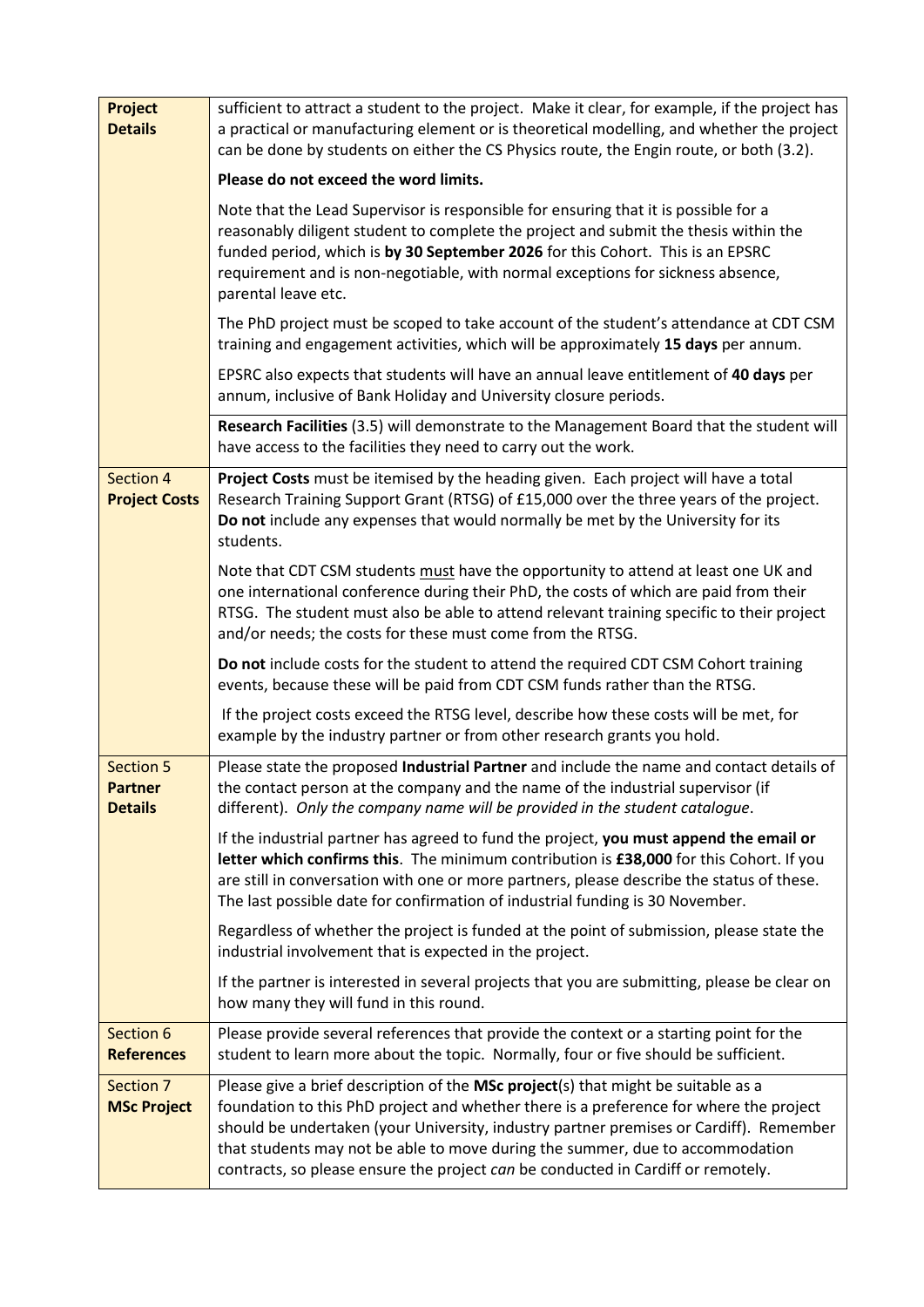| Section 8<br>Covid19<br><b>Impacts</b>                                              | COVID-19 Impacts: Please describe possible impacts from COVID-19 on the PhD Project.<br>These may include UK or overseas travel, accessing facilities, equipment, materials,<br>resources, or personnel required for the projects, or delays to start dates or milestones.<br>Note that it is not expected that additional funding or time will be available to manage<br>these impacts so the project scope would need to be adjusted. |  |
|-------------------------------------------------------------------------------------|-----------------------------------------------------------------------------------------------------------------------------------------------------------------------------------------------------------------------------------------------------------------------------------------------------------------------------------------------------------------------------------------------------------------------------------------|--|
| Section 9<br><b>Student</b><br><b>Numbers</b>                                       | Student Numbers: If the project is one of several that you are submitting, please state<br>how many students in total you can supervise from this Cohort. So, if you have<br>submitted four projects to enable student choice, but only have capacity to supervise 2<br>students – please state 2 on each of the proposal forms.                                                                                                        |  |
|                                                                                     | If you believe that this topic could support more than more student from this cohort,<br>please state how many you could supervise in this topic area.                                                                                                                                                                                                                                                                                  |  |
| Section 10<br><b>Confirmation</b>                                                   | As Lead Supervisor, you will be confirming on behalf of the supervisory team that you will<br>participate in the CDT activities and monitoring process, and that you will make best<br>efforts to ensure that the student selected for this project participates in CDT CSM<br>activities. Please be aware that the studentship can be withdrawn if the student fails to<br>engage with the CDT.                                        |  |
|                                                                                     | Please indicate whether you have already attended your University's ED&I training or<br>whether you are committing to do so prior to the project selection interviews.                                                                                                                                                                                                                                                                  |  |
| Please submit the proposal in WORD so that the CDT Office can create the catalogue. |                                                                                                                                                                                                                                                                                                                                                                                                                                         |  |
| Please use the Lead Supervisor's SURNAME as the PREFIX to the document name.        |                                                                                                                                                                                                                                                                                                                                                                                                                                         |  |

## **Annex B: Q & A on Industrial Funding**

## **Does the project have to be funded by a company?**

All projects must have relevance to manufacturing, as this is the focus of the CDT.

The CDT has committed to funding 65 students over five years. To achieve this at least 37 of the projects must have industrial funding. In order to reduce the risk of not meeting that target, **the Management Board is prioritising projects with industrial funding.** Other proposals will be considered, but **industrially funded project will be allocated ahead of those that are not**. Note that due to the current distribution of projects, **ALL** Cardiff based projects **MUST** have industrial funding to be considered.

Note also that most students are seeking a project with strong industry links; in the post-selection survey, **85%** said that they would have chosen an industrially funded project even if they had not been required to do so.

If you have not yet identified an industrial partner, the Industrial Interface Director and your University representative may be able to help you to do so.

#### **How do I find companies that might be interested in funding a studentship?**

The companies who provided Letters of Support for the Centre for Doctoral Training are listed on the CDT website:<https://www.cdt-compound-semiconductor.org/partnerships/>If you need contact details, please email the CDT office [\(semiconductors-cdt@ardiff.ac.uk](mailto:semiconductors-cdt@ardiff.ac.uk)).

There are many other companies using compound semiconductors that might have an interest in the research that you are proposing. [Click here](https://csconnected.com/clusterprofile/) for details of the core and business partners in the CS Cluster and their sphere of activities.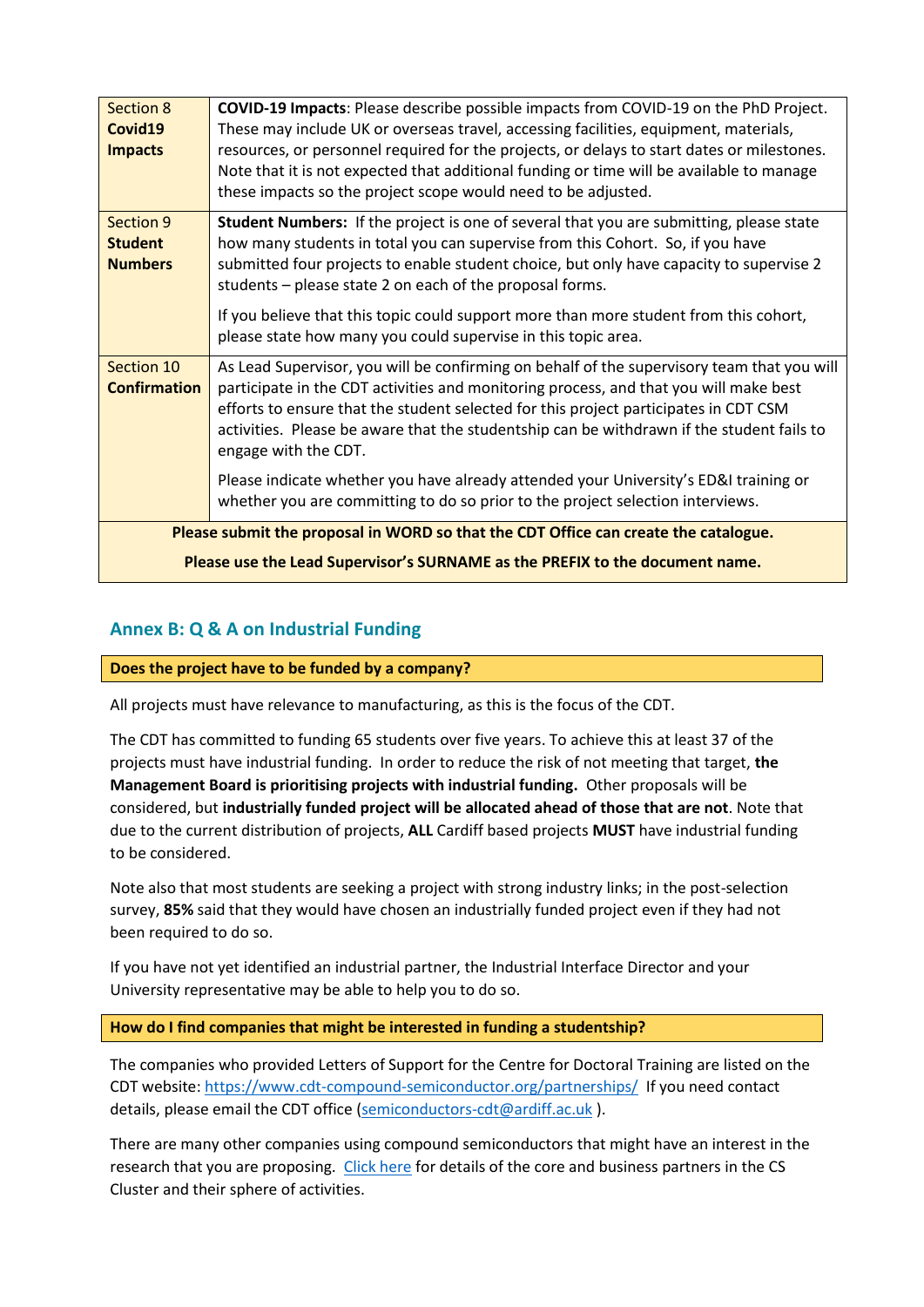The CDT Management Board is keen to help facilitate introductions where they can – please contact your University Management Board representative or Professor Khaled Elgaid, the Industry Interface Director (ElgaidK@cardiff.ac.uk) for assistance.

The Management Board is also canvassing partners for their research interests and will make these available to potential supervisors via an MS Teams space or via the University contacts, to be confirmed.

**When is the last date to confirm industry funding?**

In order that students can make an informed decision, we ask that you provide confirmation of industrial funding **not later than 30 November** so that this can be highlighted in the Project Catalogue.

**How much cash does the company need to provide?** 

The minimum amount requested from an industry partner is one-third of the total projected studentship costs of approx. £115, 200 which means a minimum contribution of **£38,000** for students starting in September 2022. This is for a standard studentship; if the project costs exceed £15,000 in total or there are additional costs of a placement, the company should be asked to cover these unless you have another source of funds.

This sum is payable over the three years of the PhD project, beginning in October 2023, or by a single payment in 2023. Payment terms can be negotiated with the company: initial lump sum, 3 annual instalments, 6 six-monthly instalments or 12 quarterly instalments.

These sums are familiar to companies who have been involved in industrial CASE studentships where the company must provide a top-up of a minimum of one third of the EPSRC funding.

When discussing sponsorship, you should be aware that Research Studentship funding qualifies for R&D Tax credits when undertaken via a Contract with a University (Sub-contractor costs). As explained in the box below (source: www.Gov.uk website) an SME would qualify for 100% of their Costs, plus 130%. A large company would be able to claim 100% plus 13% against their corporation tax. An SME may even be able to claim if they do not currently pay corporation tax.

This is a major boost to the industrial partner where their corporation tax is reduced by 230% for an SME and 113% for large corporations. Even a SME who has not paid any corporation tax but is making NI payments for their employees can recover some of their contribution over a number of years.

Claiming Research and Development tax reliefs - GOV.UK (www.gov.uk)

## **Types of R&D relief**

There are different types of R&D relief, depending on the size of your company and if the project has been subcontracted to you or not.

## **Small and medium sized enterprises (SME) R&D Relief**

You can claim SME R&D [relief](https://eur03.safelinks.protection.outlook.com/?url=https%3A%2F%2Fwww.gov.uk%2Fguidance%2Fcorporation-tax-research-and-development-tax-relief-for-small-and-medium-sized-enterprises&data=04%7C01%7Csemiconductors-cdt%40cardiff.ac.uk%7C6d2d307b09d0487c8edc08da16f5ec3e%7Cbdb74b3095684856bdbf06759778fcbc%7C1%7C0%7C637847542719326708%7CUnknown%7CTWFpbGZsb3d8eyJWIjoiMC4wLjAwMDAiLCJQIjoiV2luMzIiLCJBTiI6Ik1haWwiLCJXVCI6Mn0%3D%7C3000&sdata=u9pAqTDUrBI5Xq46K3%2Fc9HsTr0fotI53wgKxwiw5cwk%3D&reserved=0) if you're a SME with:

- less than 500 staff
- a turnover of under 100 million euros or a balance sheet total under 86 million euros

You may need to include linked companies and partnerships when you work out if you're a SME. SME R&D relief allows companies to: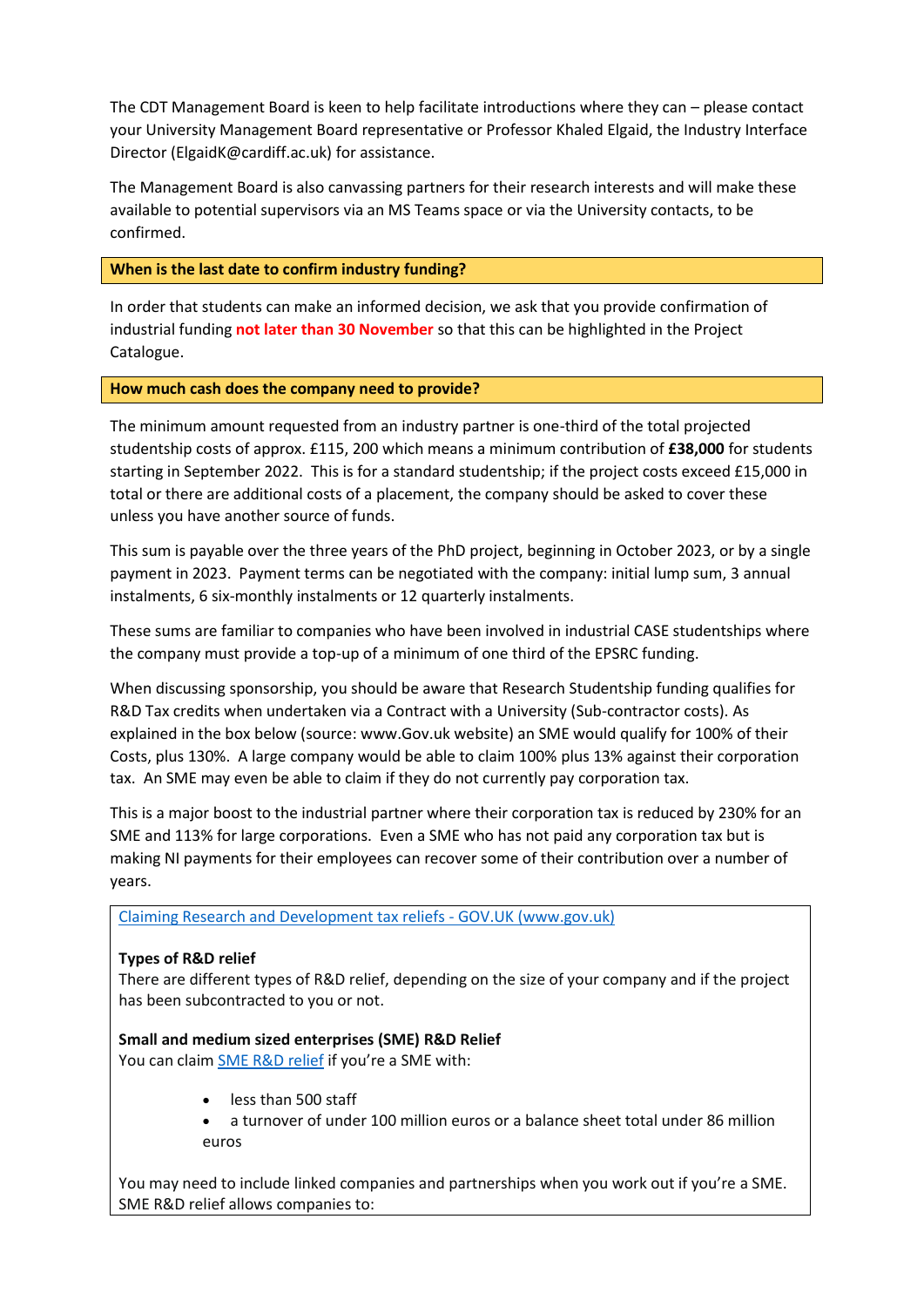- deduct an extra 130% of their qualifying costs from their yearly profit, as well as the normal 100% deduction, to make a total 230% deduction
- claim a tax credit if the company is loss making, worth up to 14.5% of the surrenderable loss

## **Research and Development Expenditure Credit**

This replaces the relief previously available under the large company scheme. Large companies can claim a [Research and Development Expenditure Credit \(RDEC\)](https://eur03.safelinks.protection.outlook.com/?url=https%3A%2F%2Fwww.gov.uk%2Fguidance%2Fcorporation-tax-research-and-development-tax-relief-for-large-companies&data=04%7C01%7Csemiconductors-cdt%40cardiff.ac.uk%7C6d2d307b09d0487c8edc08da16f5ec3e%7Cbdb74b3095684856bdbf06759778fcbc%7C1%7C0%7C637847542719326708%7CUnknown%7CTWFpbGZsb3d8eyJWIjoiMC4wLjAwMDAiLCJQIjoiV2luMzIiLCJBTiI6Ik1haWwiLCJXVCI6Mn0%3D%7C3000&sdata=l3iTn6tJF8lgURcdmGZxlKGNU7S%2BGAvBdOvaEz5pTSE%3D&reserved=0) for working on R&D projects.

It can also be claimed by SMEs and large companies who have been subcontracted to do R&D work by a large company.

The RDEC is a tax credit of 13% of your qualifying R&D expenditure (since 2020).

### **Can two companies jointly fund a student?**

Normally, the project should be funded by one company. However, if two small companies wish to co-fund a student, the Management Board will consider such proposals. The companies must be in agreement about the aims of the project and the assignment of intellectual property arising; these should be discussed well in advance to ensure that all material issues are agreed before a student is allocated to the project.

### **Does the Company have to be based in the UK?**

No, this is not a requirement of EPSRC. If the student is to spend some time with the company outside of the UK, however, then the additional travel/subsistence costs will need to be considered when planning the budget and the Company may need to cover these costs. There may also be additional complexity around intellectual property and the studentship agreement, which again should be considered well in advance of a student being allocated to the project.

#### **Will I need an Export Control License?**

In a research context, export controls are most likely to apply to collaborative scientific or technical research with a potential military or security-related application. You should therefore explore [export](https://www.gov.uk/government/organisations/export-control-organisation)  [controls](https://www.gov.uk/government/organisations/export-control-organisation) at an early stage if you think your project falls into these categories. Where applicable, researchers need to apply for an Export Control Licence to transfer controlled goods, technology, software or knowledge outside of the UK.

Cardiff University is in the process of developing an Export Control Policy and guidance for its researchers. In the meantime, Researchers are advised to review the information on [this page,](https://intranet.cardiff.ac.uk/staff/supporting-your-work/research-support/research-integrity-and-governance/export-controls-and-sanctions) together with the referenced documents, and to contact the [Research Integrity, Governance and](https://intranet.cardiff.ac.uk/staff/people-and-teams/view/51747-research-governance)  [Ethics Team](https://intranet.cardiff.ac.uk/staff/people-and-teams/view/51747-research-governance) if they consider that export controls may apply, *or the equivalent department in the partner universities.*

#### **How is the student selected for the project?**

As noted above, the Lead Supervisor and the Industrial Supervisor will interview the students who have expressed an interest in the project and will indicate whether the students are appointable.